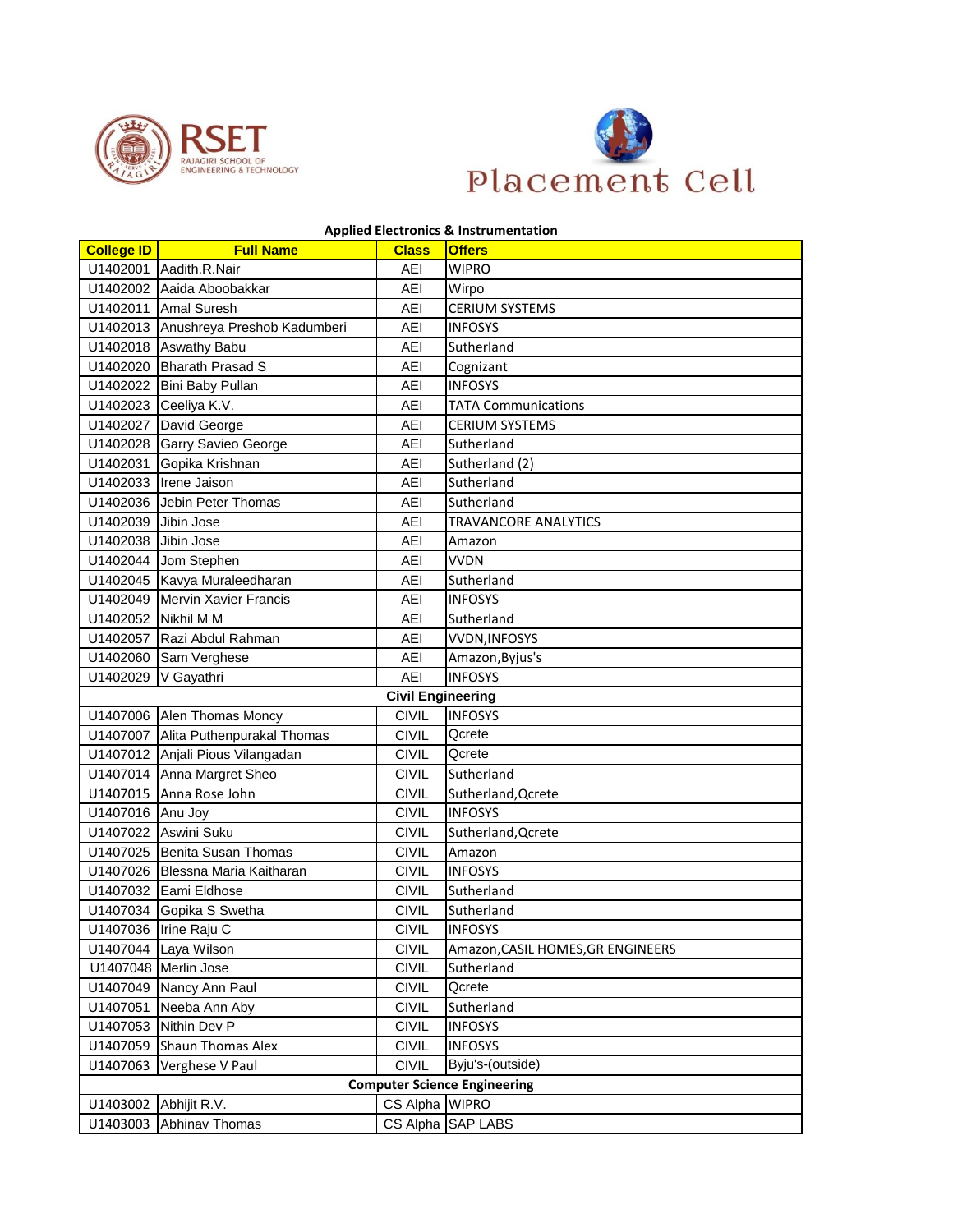|                      | U1403004 Abraham Jacob             |                  | CS Alpha Sutherland                     |
|----------------------|------------------------------------|------------------|-----------------------------------------|
|                      | U1403005 Abraham Shelly            |                  | CS Alpha RAPID VALUE                    |
|                      | U1403006 Adarsh J Abraham          | CS Alpha IBS     |                                         |
|                      | U1403008 Aiswarya Rajendran        |                  | CS Alpha REDBLACK                       |
|                      | U1403009 Aiswarya Shanker          |                  | CS Alpha Sutherland, Poornam            |
| U1403010 Akshay P    |                                    | CS Alpha WIPRO   |                                         |
|                      | U1403012 Aleena Alphy Alex         |                  | CS Alpha INFOSYS, WIPRO, TEMENOS        |
|                      | U1403014 Amal Jos Chacko           |                  | CS Alpha INFOVIEW                       |
| U1403015 Ancy Rex    |                                    |                  | CS Alpha Amazon, MINDTREE               |
|                      | U1403016 Anjali Soloman            |                  | CS Alpha Amazon, Cognizant              |
|                      | U1403017 Anjaly Sajeevan           |                  | CS Alpha INFOSYS, WIPRO                 |
|                      | U1403018 Anna B Mathew             |                  | CS Alpha Sutherland, Ruby seven studios |
|                      | U1403019 Annmol Eldo               | CS Alpha Wirpo   |                                         |
|                      | U1403020 Antony Xavier             |                  | CS Alpha WIPRO, Cognizant               |
|                      | U1403022 Anupama Lucia Antony      |                  | CS Alpha Sutherland                     |
|                      | U1403024 Aparna Padmakumar Ranjana |                  | CS Alpha Sutherland                     |
|                      | U1403025 Aravind.S.Unni            |                  | CS Alpha Cognizant                      |
|                      | U1403028 Arun Ashok                |                  | CS Alpha INFOSYS, WIPRO                 |
| U1403029 Ashish Raj  |                                    | CS Alpha Poornam |                                         |
|                      | U1403030 Ashiya Hassan             |                  | CS Alpha INFOSYS, Cognizant             |
|                      | U1403031 Ashly George              | CS Alpha WIPRO   |                                         |
| U1403032 Ashna Asif  |                                    |                  | CS Alpha Experion Technologies          |
|                      | U1403033 Aswathi N J               | CS Alpha SUNTEC  |                                         |
|                      | U1403034 Austin Joyal              | CS Alpha SUNTEC  |                                         |
|                      | U1403035 Avinash M Kamath          |                  | CS Alpha INFOSYS, WIPRO                 |
|                      | U1403037 Bishal Nath               |                  | CS Alpha Sutherland                     |
|                      | U1403101 C D Rohith Menon          |                  | CS Alpha INFOSYS, WIPRO                 |
|                      | U1403038 Carolin James             |                  | CS Alpha Amazon, KPIT                   |
| U1403040 Divya Raju  |                                    | CS Alpha SUNTEC  |                                         |
|                      | U1403041 Elizabeth Benny           |                  | CS Alpha Informatica                    |
|                      | U1403044 Gokul Krishnan S          |                  | CS Alpha Cognizant                      |
|                      | U1403045 Irene Ponnu Jacob         |                  | CS Alpha Cognizant                      |
|                      | U1403046 Irits Anna Mathew         | CS Alpha INFOSYS |                                         |
|                      | U1403047   Ivan George             | CS Alpha INFOSYS |                                         |
| U1403048 Jaisa Jose  |                                    |                  | CS Alpha TATA Communications            |
|                      | U1403049 Jeevan John               |                  | CS Alpha Cognizant                      |
|                      | U1403050 Jerin Philip              | CS Alpha WIPRO   |                                         |
| U1403052 Jiyo Jolly  |                                    |                  | CS Alpha Macasoft Technologies          |
|                      | U1403054 Jobin Varghese            | CS Alpha IBS     |                                         |
| U1403055 Joel Manoj  |                                    | CS Alpha WIPRO   |                                         |
| U1403056 Jose J Loui |                                    | CS Alpha Wirpo   |                                         |
|                      | U1403057 Joseph Antony             |                  | CS Alpha Experion Technologies          |
| U1403059 Jovin Jijo  |                                    |                  | CS Alpha SAP LABS                       |
|                      | U1403060 Karayapath Shreya         |                  | CS Alpha WIPRO, VERIZON                 |
|                      | U1403062 Kavya Suresh              | CS Alpha INFOSYS |                                         |
|                      | U1403064 Kiran Anto                |                  | CS Beta   INFOSYS, Shoonya              |
|                      | U1403066 LEENA THOMAS              | CS Beta  INFOSYS |                                         |
|                      | U1403070 Lynn Thomas               | CS Beta          | <b>INFOSYS, WIPRO</b>                   |
| U1403100 M Rohit     |                                    | CS Beta          | <b>INFOVIEW</b>                         |
|                      | U1403071 Maria T George            | CS Beta          | INFOSYS, WIPRO, Cognizant               |
|                      | U1403072 Mariya Francis            | CS Beta          | Sutherland, Ruby seven studios          |
|                      | U1403073 Mary Ann Manuel           | CS Beta          | Amazon                                  |
|                      | U1403074 Mayalakshmy.H             | CS Beta          | <b>INFOSYS</b>                          |
|                      | U1403075 Mayrin George             | CS Beta          | <b>INFOSYS, WIPRO</b>                   |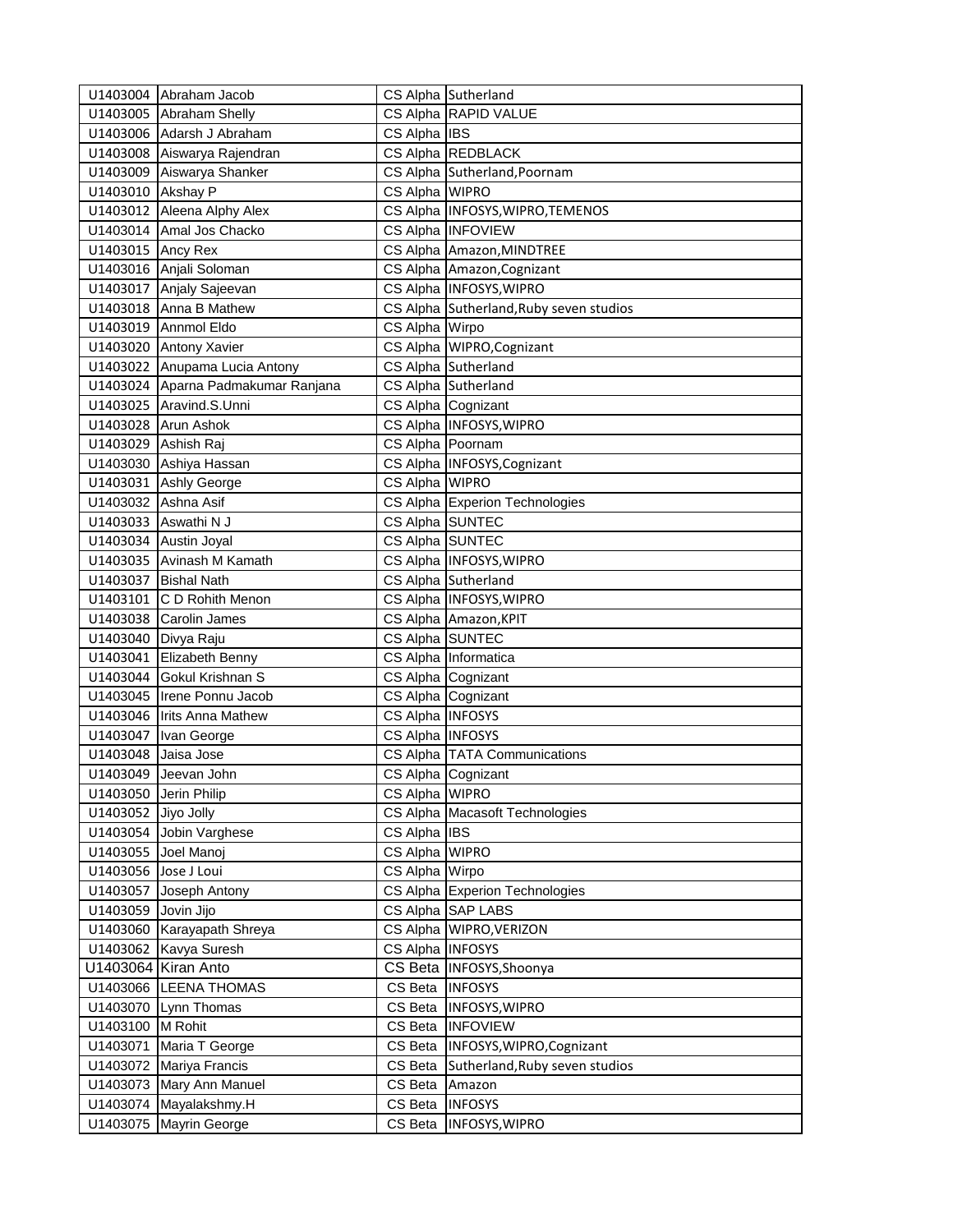|                    | U1403076 Merin Manoj                                    |                  | CS Beta Cognizant                                  |
|--------------------|---------------------------------------------------------|------------------|----------------------------------------------------|
|                    | U1403078 Mohamed Fawaz                                  | CS Beta          | Algomox                                            |
|                    | U1403079 Mohammed Ashraf                                | CS Beta          | <b>INFOSYS, WIPRO</b>                              |
|                    | U1403080 Muhammed Ajmal V                               | CS Beta          | INFOSYS, WIPRO, VERIZON                            |
| U1403081 N Sreeram |                                                         | CS Beta          | Innovature, Ruby seven studios                     |
|                    | U1403082 Namitha Nice                                   | CS Beta          | <b>INFOSYS</b>                                     |
|                    | U1403083 Neenu Mary Margret                             | CS Beta          | <b>SUNTEC</b>                                      |
|                    | U1403085 Neil Mathew Maliackal                          | CS Beta          | Informatica                                        |
|                    | U1403088 Payal Mariya Chettupuzhakkaran                 | CS Beta          | Poornam, VANENBURG                                 |
|                    | U1403089 Peter Nelson                                   | CS Beta          | Speridian Technologies                             |
|                    | U1403091 POORNA C B                                     | CS Beta          | <b>WIPRO</b>                                       |
|                    | U1403092 Pranav Raj                                     | CS Beta          | INFOSYS, WIPRO                                     |
|                    | U1403093 Pranov Sarath                                  | CS Beta          | INFOSYS, WIPRO, Cognizant                          |
|                    | U1403094 Priyath Saji                                   | CS Beta          | INFOSYS, WIPRO, Cognizant                          |
|                    | U1403113 R P Shekha Mariyam                             | CS Beta          | Informatica                                        |
|                    | U1403097 Rinkle Roy                                     | CS Beta          | <b>WIPRO</b>                                       |
| U1403098           | Risa Joy                                                |                  | CS Beta  INFOSYS, WIPRO                            |
|                    | U1403099 Rohan George                                   | CS Beta          | <b>Experion Technologies</b>                       |
|                    | U1403102 Rony Thankachan                                | CS Beta          | <b>INFOSYS</b>                                     |
|                    | U1403104 Roshan Joy                                     | CS Beta          | <b>INFOSYS</b>                                     |
|                    | U1403105 Rosni Rajan                                    | CS Beta          | <b>SUNTEC</b>                                      |
| U1403106 Saif Ali  |                                                         | CS Beta          | Amazon                                             |
|                    | U1403107 Saju Abraham Thomas                            | CS Beta          | Sutherland                                         |
|                    | U1403109 Sangeeth Sanjeev                               | CS Beta          | Amazon, Wipro                                      |
|                    | U1403110 Shaheen Nasser Karukapadath                    |                  | CS Beta  INFOSYS, TEMENOS                          |
|                    | U1403111 Shawn S. Thottan                               | CS Beta          | Sutherland, DEXLOCK, Attinad                       |
|                    | U1403112 Sheereen Kallivalappil                         | CS Beta          | INFOSYS, WIPRO, VERIZON                            |
|                    | U1403114 Sherin Ann Reji                                | CS Beta          | <b>INFOSYS</b>                                     |
|                    | U1403115 Shwetha anish                                  | CS Beta          | Amazon                                             |
| U1403116 Sijo Alex |                                                         |                  | CS Beta LONAR CONSULTING                           |
|                    | U1403117 Silesh Chandran                                |                  | CS Beta SAP LABS, INFOSYS                          |
| U1403118 Sivan p   |                                                         | CS Beta          | INFOSYS, WIPRO, MONSTAR LABS                       |
|                    | U1404061 Sreelakshmi Prathapan                          | CS Beta          | Amazon, L&T                                        |
|                    | U1403119 SRUTHY BENNY                                   | CS Beta          | <b>INFOSYS</b>                                     |
|                    | U1403120 Susan Maria John                               | CS Beta          | <b>Experion Technologies</b>                       |
|                    | U1403121 Swetha Bonifus                                 | CS Beta          | Amazon                                             |
|                    | U1403123 Thomas Jose Alapatt                            |                  | CS Beta INFOSYS, WIPRO, Cognizant                  |
|                    | U1403125 Vigneswari Ramesh                              | CS Beta          | <b>INFOVIEW</b>                                    |
| U1403126           | Vineetha Viswanath                                      | CS Beta          | INFOSYS, WIPRO, TEMENOS                            |
|                    |                                                         |                  | <b>Electronics &amp; Communication Engineering</b> |
|                    | U1401001 Aarathi Baby Thomas<br>U1401002 Abdul Basit C. | EC Alpha Byju's  | EC Alpha Amazon, KPIT                              |
|                    | U1401003 Adit Joseph Pinheiro                           | EC Alpha INFOSYS |                                                    |
|                    | U1401005 Aiswarya.K.S                                   |                  | EC Alpha Sutherland                                |
|                    | U1401004 Aiswarya.K.P                                   | EC Alpha INFOSYS |                                                    |
|                    | U1401006 Aiswarya Mathew                                | EC Alpha Amazon  |                                                    |
|                    | U1401007 Ajay Thomas                                    |                  | EC Alpha WIPRO, Cognizant                          |
|                    | U1401009 Akshaya CM                                     | EC Alpha WIPRO   |                                                    |
|                    | U1401010 Amal David                                     | EC Alpha INFOSYS |                                                    |
|                    | U1401012 Ammu Susan Motti                               |                  | EC Alpha Sutherland, Wipro                         |
|                    | U1401013 Anand Janardhanan                              | EC Alpha WIPRO   |                                                    |
|                    | U1401016 Anjana Tomy                                    |                  | EC Alpha Sutherland, Cognizant                     |
| U1401018           | Ankitha Kuriakose                                       | EC Alpha IBS     |                                                    |
| U1401019           | Ann Mary                                                | EC Alpha IBS     |                                                    |
|                    |                                                         |                  |                                                    |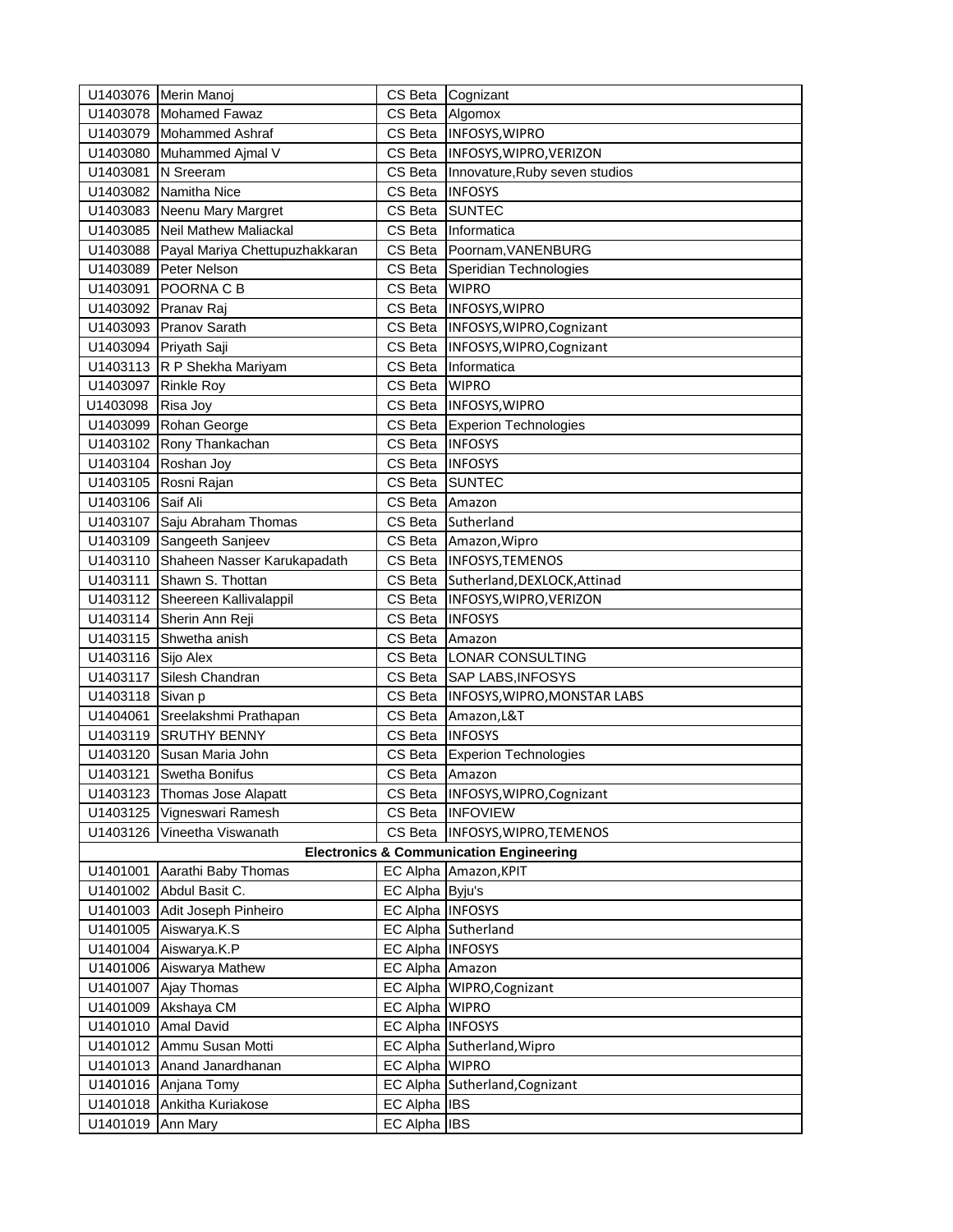|                      | U1401022 Arundhadhi Balagopalan     | EC Alpha INFOSYS |                                                  |
|----------------------|-------------------------------------|------------------|--------------------------------------------------|
|                      | U1401023 Ashin Kanakraj             |                  | EC Alpha Experion Technologies                   |
|                      | U1401025 Ashley Vijayakumar         |                  | <b>EC Alpha Soctronics</b>                       |
|                      | U1401029 Ben jacob palamuttam       |                  | EC Alpha RAPID VALUE                             |
| U1401030 Bibin Saju  |                                     |                  | <b>EC Alpha Soctronics</b>                       |
|                      | U1401032 Chandhana Thashnath        | EC Alpha Amazon  |                                                  |
|                      | U1401034 Christy Maria Xavier       |                  | EC Alpha RAPID VALUE                             |
|                      | U1401035 Christy Rose Peter         |                  | EC Alpha CERIUM SYSTEMS                          |
|                      | U1401036 Clintson Dominic Manikath  | EC Alpha Amazon  |                                                  |
|                      | U1407030 Delma Joseph               | EC Alpha WIPRO   |                                                  |
|                      | U1401037 Devika Ramesh              | EC Alpha IBS-1   |                                                  |
|                      | U1401038 Dharsana S Kumar           |                  | EC Alpha TRAVANCORE ANALYTICS                    |
| U1401040 Don Jojan   |                                     | EC Alpha INFOSYS |                                                  |
|                      | U1401041 Donna Prince               |                  | EC Alpha INFOSYS, WIPRO                          |
|                      | U1401042 Eldhose K Thomas           | EC Alpha IBS     |                                                  |
|                      | U1401043 Elizabeth C A              |                  | EC Alpha Amazon, RAPID VALUE, CERIUM SYSTEMS     |
|                      | U1401045 Emy Elizebath              |                  | EC Alpha Sutherland                              |
|                      | U1401046 Francis Sunny              |                  | EC Alpha Cognizant                               |
|                      | U1401048 Gokul Krishna              |                  | EC Alpha Cognizant                               |
|                      | U1401049 Gopkaumar R                |                  | EC Alpha Sutherland                              |
|                      | U1401051 Hari Govind PM             | EC Alpha IBS     |                                                  |
|                      | U1401052 Irine Chakkalakkal Thomson | EC Alpha Amazon  |                                                  |
| U1401053 Jaise Jose  |                                     |                  | EC Alpha Cognizant                               |
|                      | U1401054 Jayalakshmi R              | EC Alpha INFOSYS |                                                  |
| U1401056 Jerrin Joji |                                     |                  | EC Alpha RAPID VALUE                             |
|                      | U1401057 Jerry M John               | EC Alpha INFOSYS |                                                  |
|                      | U1401058 Jeswin Siby Joseph         |                  | EC Alpha Sutherland                              |
|                      | U1401059 Jinu John Veyccan          |                  | EC Alpha Sutherland, MITSOGO                     |
|                      | U1401060 Jithu George               |                  | EC Alpha GES Infotech                            |
| U1401061 Joel Babu   |                                     |                  | EC Alpha Sutherland                              |
|                      | U1401062 Kaajal Nishandh            |                  | EC Beta Sutherland                               |
|                      | U1401063 Keerthana Shaju            | EC Beta          | RAPID VALUE, CERIUM SYSTEMS                      |
|                      | U1401065 Kuriakose K Jacob          | EC Beta          | Wisilica                                         |
|                      | U1401066 Linda Mary Varghese        | EC Beta          | Amazon                                           |
|                      | U1401067 Manuel J Martin            | EC Beta          | Amazon                                           |
|                      | U1401068 Maria Tessa Mathew         |                  | EC Beta Sutherland                               |
|                      | U1401069 Mariya Joseph              |                  | EC Beta Sutherland                               |
|                      | U1401070 Mary Taniya                | EC Beta          | Sutherland                                       |
|                      | U1401072 Melvin Martin              | EC Beta          | <b>INFOSYS</b>                                   |
|                      | U1401074 Mohamed Hashir P H         | EC Beta          | <b>Byjus</b>                                     |
|                      | U1401075 Mohamed Shaanim M S        | EC Beta          | <b>INFOSYS</b>                                   |
|                      | U1401076 Muaaz Mashood              | EC Beta          | <b>WIPRO</b>                                     |
|                      | U1401077 Namitha Ramnath            | EC Beta          | Sutherland, Ruby seven studios, Attinad Software |
|                      | U1401078 Navya Thankachan           | EC Beta          | <b>CERIUM SYSTEMS</b>                            |
|                      | U1401079 Neha Devadas               | EC Beta  INFOSYS |                                                  |
|                      | U1401080 Nikhil Joson               | EC Beta Amazon   |                                                  |
|                      | U1404048 Nikita Ann Paul            | EC Beta          | <b>INFOSYS</b>                                   |
|                      | U1401082 Nirmal Valsan              | EC Beta          | <b>INFOSYS</b>                                   |
| U1401085 Niveth K S  |                                     | EC Beta          | <b>INFOSYS</b>                                   |
| U1401087             | Olivia Anna Thomas                  | EC Beta          | <b>IBS</b>                                       |
| U1401088             | Olivia Thomas                       | EC Beta          | Amazon                                           |
|                      | U1401089 Parvathy H                 | EC Beta          | <b>INFOSYS</b>                                   |
|                      | U1401090 Pranav Revi Menon          | EC Beta          | Sutherland                                       |
| U1401091             | Prathibha Murali                    | EC Beta          | <b>INFOSYS</b>                                   |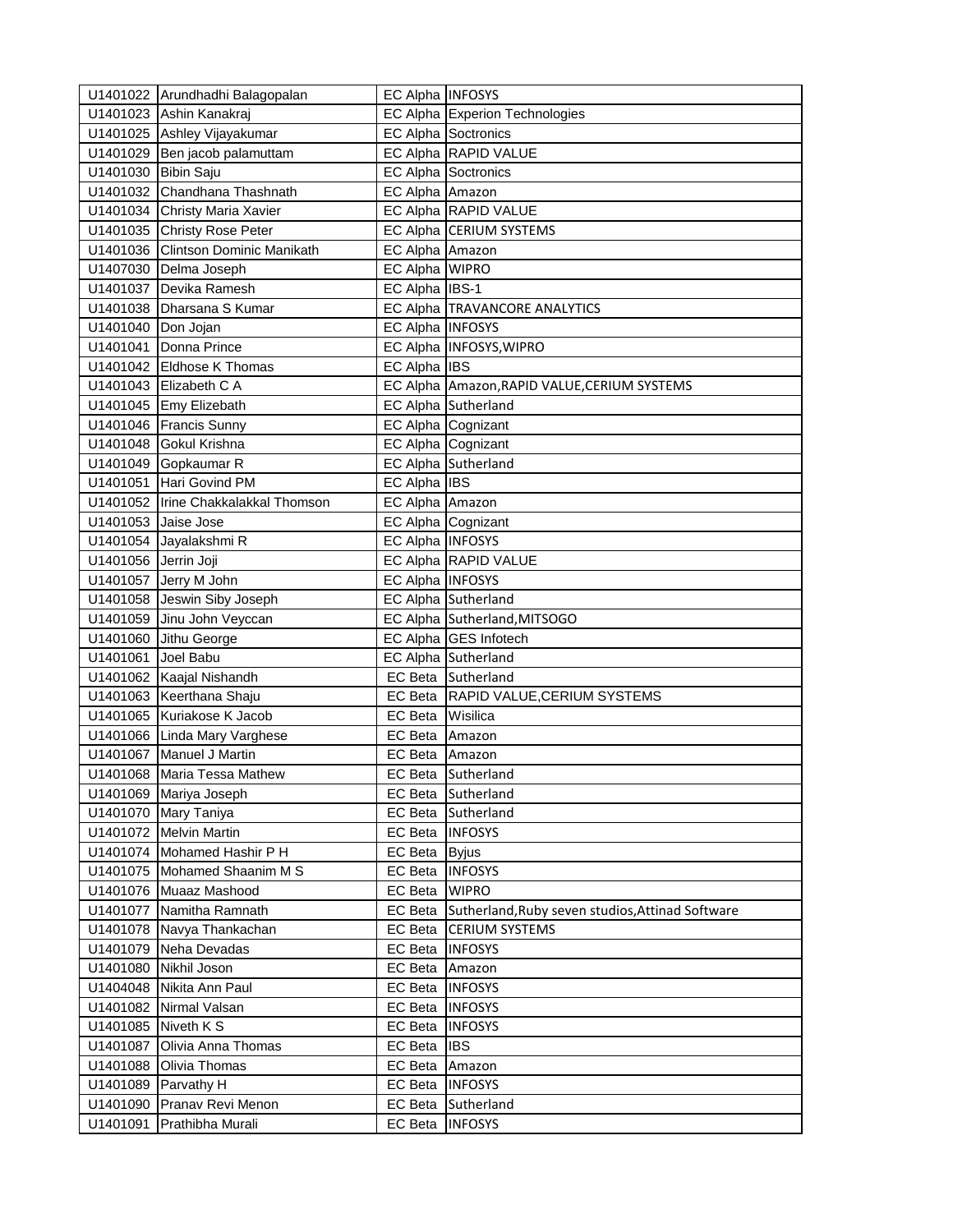|                      | U1401092 Rahul Krishna             | EC Beta        | Sutherland, Attinad Software, TATA Communication |
|----------------------|------------------------------------|----------------|--------------------------------------------------|
|                      | U1401093 Raima Babychan            | <b>EC</b> Beta | <b>VERIZON</b>                                   |
|                      | U1401097 Reshma Sunny              | <b>EC</b> Beta | <b>MINDTREE</b>                                  |
|                      | U1401098 Rinnu Kuriachan           | EC Beta        | Cognizant                                        |
|                      | U1401101 Sanandkumar S             | EC Beta        | Cognizant                                        |
|                      | U1401104 Shilpa S Korattiyil       | EC Beta        | Cognizant                                        |
|                      | U1401106 Snehith Padmanabhan       | EC Beta        | <b>IVERIZON</b>                                  |
|                      | U1401107 Sobith Saju Mathai        | EC Beta        | Sutherland                                       |
|                      | U1401108 Sona Mariya               | EC Beta        | Cognizant                                        |
|                      | U1401109 Sreesha Suresh            | EC Beta        | Sutherland (2), EY                               |
|                      | U1401112 Sruthy Sebastian          | EC Beta        | Sutherland, Poornam                              |
|                      | U1401114 Susan Sabu                | EC Beta        | Speridian Technologies                           |
| U1401115 Swathi M    |                                    | EC Beta        | <b>INFOSYS</b>                                   |
|                      | U1401117 Tess mol jos kodenkandath | EC Beta        | Amazon                                           |
|                      | U1401119 Thomas Cherian            | <b>EC</b> Beta | <b>VVDN</b>                                      |
|                      | U1401095 U. Ramnath Shenoy         | EC Beta        | <b>INFOSYS, WIPRO</b>                            |
| U1401121             | Vandhana Haridasan                 | EC Beta        | Amazon, TRAVANCORE ANALYTICS                     |
|                      | U1401123 Vishala T.T               | <b>EC</b> Beta | <b>WIPRO</b>                                     |
|                      |                                    |                | <b>Electrical &amp; Electronics Engineering</b>  |
|                      | U1405006 Amala George              | EEE            | Sutherland                                       |
| U1405008 Amritha M   |                                    | EEE            | Sutherland, Cognizant                            |
|                      | U1405009 Anika Tomichen            | EEE            | Attinad Software, Bosch                          |
| U1405010 Anjali Biju |                                    | EEE            | Amazon                                           |
|                      | U1405011 Anju Maria Alex           | EEE            | Wirpo                                            |
|                      | U1406016 Ann Mary Johny            | EEE            | Amazon                                           |
|                      | U1405014 Anupama Anil Kumar        | EEE            | <b>INFOSYS</b>                                   |
|                      | U1405016 Aroma Rose Reji           | EEE            | Amazon, TATA Communications                      |
|                      | U1405017 Athira Manosh Kumar       | EEE            | <b>INFOSYS</b>                                   |
|                      | U1405018 Augustine Majoy K A       | EEE            | Soctronics                                       |
|                      | U1405021 Carolin Mathews           | EEE            | Sutherland, MINDTREE                             |
|                      | U1405022 Chandana Elizabeth Peter  | EEE            | Amazon                                           |
|                      | U1405028 Greeshma Ranjeev          | EEE            | <b>TATA Communications</b>                       |
|                      | U1405033 John Joseph               | EEE            | Sutherland, Cognizant                            |
|                      | U1405035 Joseph Varghese           | EEE            | INFOSYS, Marriot                                 |
|                      | U1405039 Malavika Geigy            | EEE            | <b>INFOSYS</b>                                   |
|                      | U1405043 Navaneeth Krishnan V      | EEE            | <b>TATA Communications</b>                       |
|                      | U1405046 Nihal Ashraf              | EEE            | <b>WIPRO</b>                                     |
|                      | U1405053 Sachin Johnson            | EEE            | <b>INFOSYS</b>                                   |
|                      | U1405057 Suhaib Peechanary         | EEE            | <b>INFOSYS</b>                                   |
|                      | U1405058 Sumisha P Anna Sunny      | EEE            | <b>INFOSYS</b>                                   |
|                      | U1405060 Thomas Jacob              | EEE            | Tessolve                                         |
|                      |                                    |                | <b>Information Technology</b>                    |
|                      | U1404002 Abhishek P George         | IT             | Amazon                                           |
|                      | U1404003 Abhishek Vinod            | IT             | Amazon, Cognizant                                |
|                      | U1404005 Adithyan James            | IT             | Amazon                                           |
|                      | U1404006 Albin Antony              | IT             | <b>INFOSYS</b>                                   |
|                      | U1404009 Anjali Mary Mohan         | IT             | REDBLACK                                         |
|                      | U1404010 Anju Catharian Saji       | IT             | <b>INFOSYS</b>                                   |
|                      | U1404011 Ann Maria Mathew          | IT             | Sutherland                                       |
|                      | U1404012 Archana Chellam           | IT             | <b>INFOSYS</b>                                   |
|                      | U1404013 Aswin Rajeev              | IT             | WIPRO, VERIZON                                   |
|                      | U1404016 Chacko Joseph Ettukettil  | IT             | <b>MINDTREE</b>                                  |
|                      | U1404017 Chinnu Tini               | IT             | Sutherland                                       |
| U1404018             | Devika U                           | IT             | TRAVANCORE ANALYTICS                             |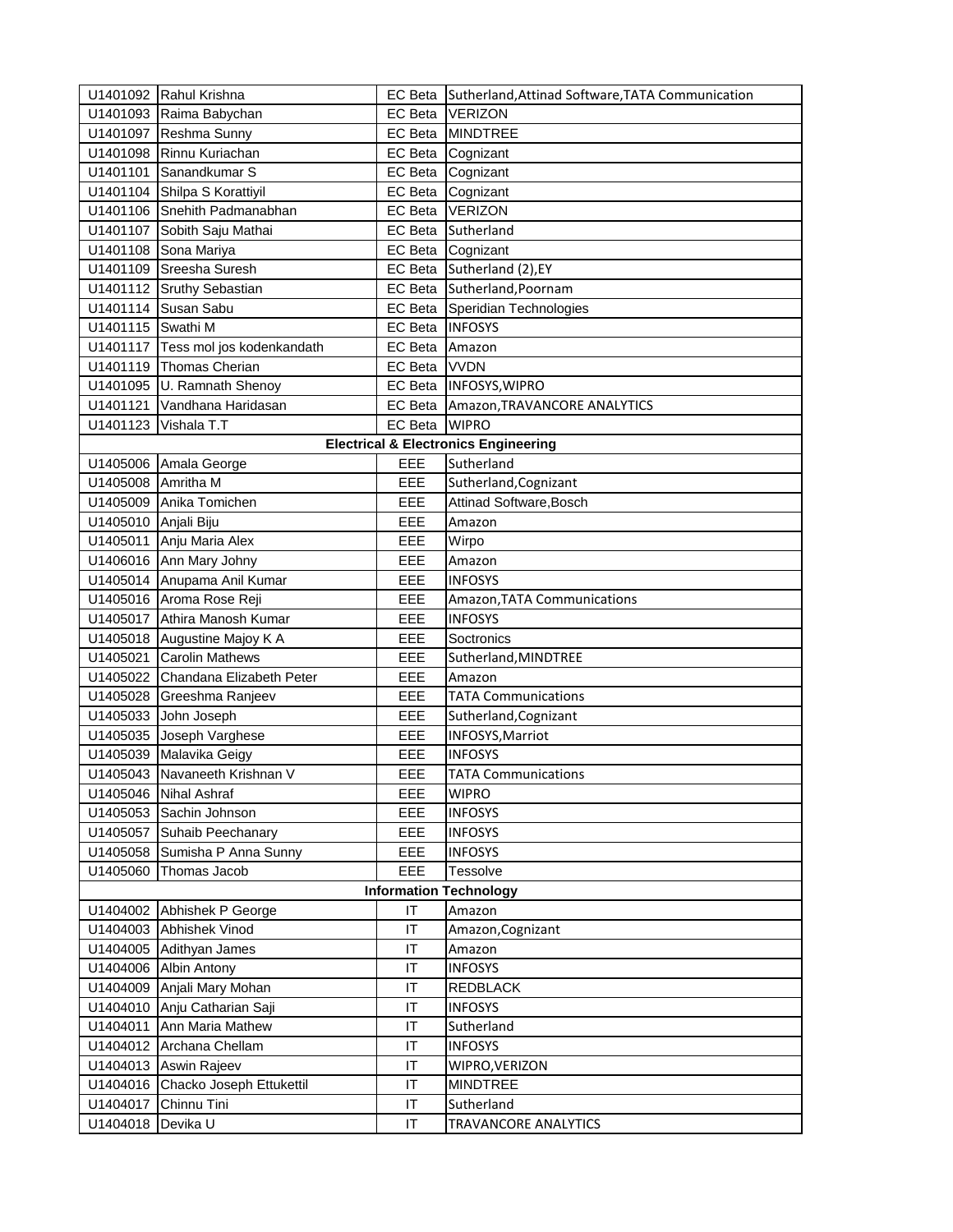|                      | U1404019 Divya Radhakrishnan    | IT               | Amazon, MINDTREE              |
|----------------------|---------------------------------|------------------|-------------------------------|
| U1404020 Divya Raju  |                                 | IT               | <b>WIPRO</b>                  |
|                      | U1404021 Elizebeth John         | IT               | <b>TEMENOS</b>                |
|                      | U1404022 Faheem Habeeb          | ΙT               | Sutherland                    |
|                      | U1404025 Fathima Nazrin P.N     | ΙT               | Sutherland, Wipro             |
|                      | u1404026 Hanna Shaji            | IT               | Cognizant                     |
|                      | U1404027 Ishitha Michael        | IT               | <b>WIPRO</b>                  |
|                      | U1404028 Jackson Alappatt       | IT               | <b>Experion Technologies</b>  |
|                      | U1404031 Jennifer Jude          | IT               | Wirpo                         |
| U1404032 Jerrin Jose |                                 | IT               | Sutherland, Wisilica          |
|                      | U1404033 Josemon Varghese       | IT               | Amazon                        |
|                      | U1404034 Joseph Gavin Correya   | IT               | Cognizant                     |
|                      | U1404035 Joseph Roney           | IT               | <b>DEXLOCK</b>                |
|                      | u1404036 Kevin Mathew           | IT               | Wirpo                         |
| U1404038 Leo Paul    |                                 | IT               | Amazon                        |
| U1404039 Liju M Siby |                                 | ΙT               | <b>INFOSYS</b>                |
|                      | U1404040 Lois G. Varghese       | IT               | <b>RAPID VALUE</b>            |
|                      | U1404041 Mervin Ninan Mathew    | IT               | Sutherland                    |
|                      | U1404043 Mithul Kuriachan       | IT               | LONAR CONSULTING              |
|                      | U1404044 Namitha Ann Pothen     | IT               | <b>RAPID VALUE</b>            |
|                      | U1404045 Neetha John            | IT               | Amazon                        |
|                      | U1404046 Neethu Susan Roy       | IT               | Sutherland, Nufinanz          |
|                      | U1404049 Nirun Boban            | IT               | <b>INFOSYS</b>                |
| U1404050 Noura M     |                                 | IT               | INFOSYS, WIPRO                |
|                      | u1404051 Parvathy Unnikrishnan  | ΙT               | <b>KPIT</b>                   |
|                      | U1404052 Pratheema S Prabhu     | IT               | <b>INFOSYS</b>                |
|                      | U1404053 Reema Tony             | IT               | Sutherland, Cognizant         |
|                      | U1404055 Renu Elizabeth Cherian | IT               | <b>WIPRO</b>                  |
|                      | U1404057 Risbana Ali S M        | IT               | Sutherland                    |
|                      | U1404060 Sheethal Heabel        | IT               | <b>WIPRO</b>                  |
|                      | U1404063 Sruthi Mariya George   | ΙT               | Cognizant                     |
|                      | U1404066 Varun V Prabhu         | IT               | <b>HBS</b>                    |
|                      | U1404068 Yamini Anil            | IT               | Sutherland, Cognizant         |
|                      |                                 |                  | <b>Mechanical Engineering</b> |
|                      | U1406004 Abraham Kurian         | ME Alpha FACE    |                               |
|                      | U1406006 Achuth Krishnan        |                  | ME Alpha Sutherland           |
|                      | U1406009 Akhi cherian John      |                  | ME Alpha IBS, MYTRAH, Bosch   |
|                      | U1406013 Alex Abraham           | ME Alpha Bosch   |                               |
|                      | U1406014 Alin Abdul Azeez       | ME Alpha INFOSYS |                               |
|                      | U1406018 Anzal P Harris         | ME Alpha IBS     |                               |
| U1406019 Aquib K     |                                 | ME Alpha INFOSYS |                               |
| U1406022 Arjun T M   |                                 | ME Alpha INFOSYS |                               |
|                      | U1406023 Arun Muraleedharan K   | ME Alpha Marriot |                               |
|                      | U1406026 Ashwath Nambiar        | ME Alpha IBS     |                               |
|                      | U1406034 Bijo N Joseph          | ME Alpha Amazon  |                               |
|                      | u1406037 Chakkunny J Pynadath   |                  | ME Alpha Sutherland           |
|                      | U1406041 Christo Joseph         | ME Alpha INFOSYS |                               |
|                      | U1406043 Deepak Geo             | ME Alpha FACE    |                               |
|                      | U1406044 Deepak Sebastian       |                  | ME Alpha IBS, Bosch           |
|                      | U1406046 Doyel Joseph           | ME Alpha FACE    |                               |
|                      | u1406053 Harun Kabir Pasha      | ME Alpha INFOSYS |                               |
|                      | U1406057 Jerin Aby Varghese     |                  | ME Alpha Sutherland           |
| U1406058             | Jithu Jose                      | ME Alpha INFOSYS |                               |
| U1406059             | Joby Babu                       | ME Alpha INFOSYS |                               |